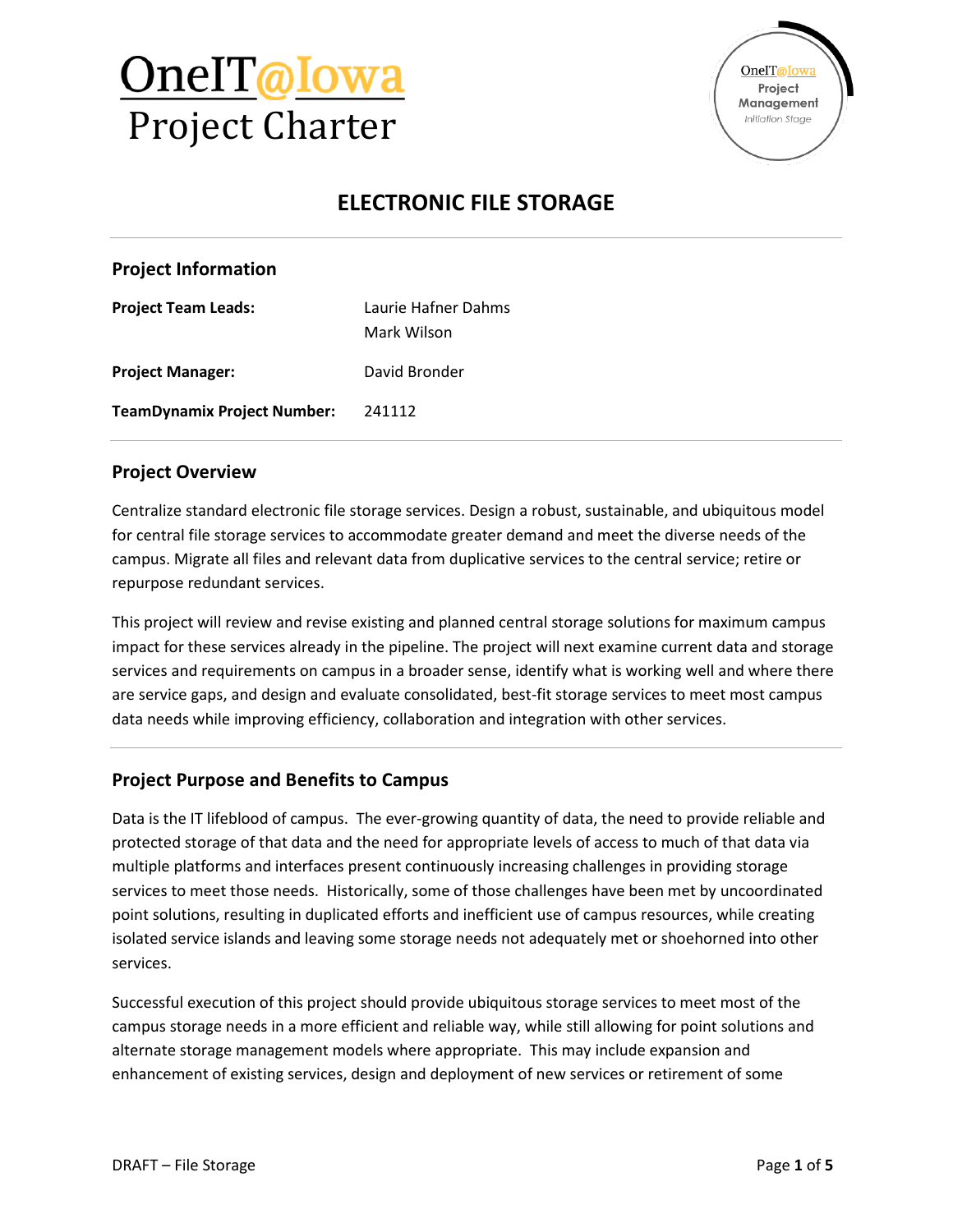# <u>OnelT@Iowa</u> Project Charter

**OneIT**@Iowa Project Management Initiation Stage

existing services. The availability and capabilities of the resulting portfolio of services would be welldefined and documented to facilitate customer understanding and access to those services.

### **Project Scope Statement**

- Individual file (Home Drives) storage
- Shared departmental storage
- Instructional storage needs
- High-performance storage for video, imaging, and related
- Research Data Storage, including but not limited to RDSS
- OneDrive individual/shared cloud storage
- Backup and archive services, including desktop backups
- In a second phase, perform a high-level Inventory of existing data storage services and requirements and classifications of data on campus, in conjunction with the inventory efforts of the Data Centers and Servers and the HPC projects
- Adopt and revise existing storage cost models and communicate to campus advantages of using a consistent model for cost and price for storage services
- Assess current central and distributed file storage services and determine how best to:
- Accommodate all campus-wide storage needs, from commodity to edge.
- Identify opportunities for lowering overall service delivery costs.
- Develop tiers of service with appropriate cost recovery, and central funding as necessary.
- Promote service adoption and provide end user consultation for choosing a storage service
- Propose guidelines and policy to match storage consumers with appropriate storage services
- Create a priority and schedule for migrating files/data to central storage services
- Develop use cases to capture unique storage needs
- Identify data that should be excluded from the project scope due to specific requirements that cannot be assured by a common service

#### **High-Level Requirements**

- Buy-in from campus constituents and political will from campus administration
- Address data stewardship
- Funding for common storage services defined by the project
- Successful inventory of campus data needs, storage services and service gaps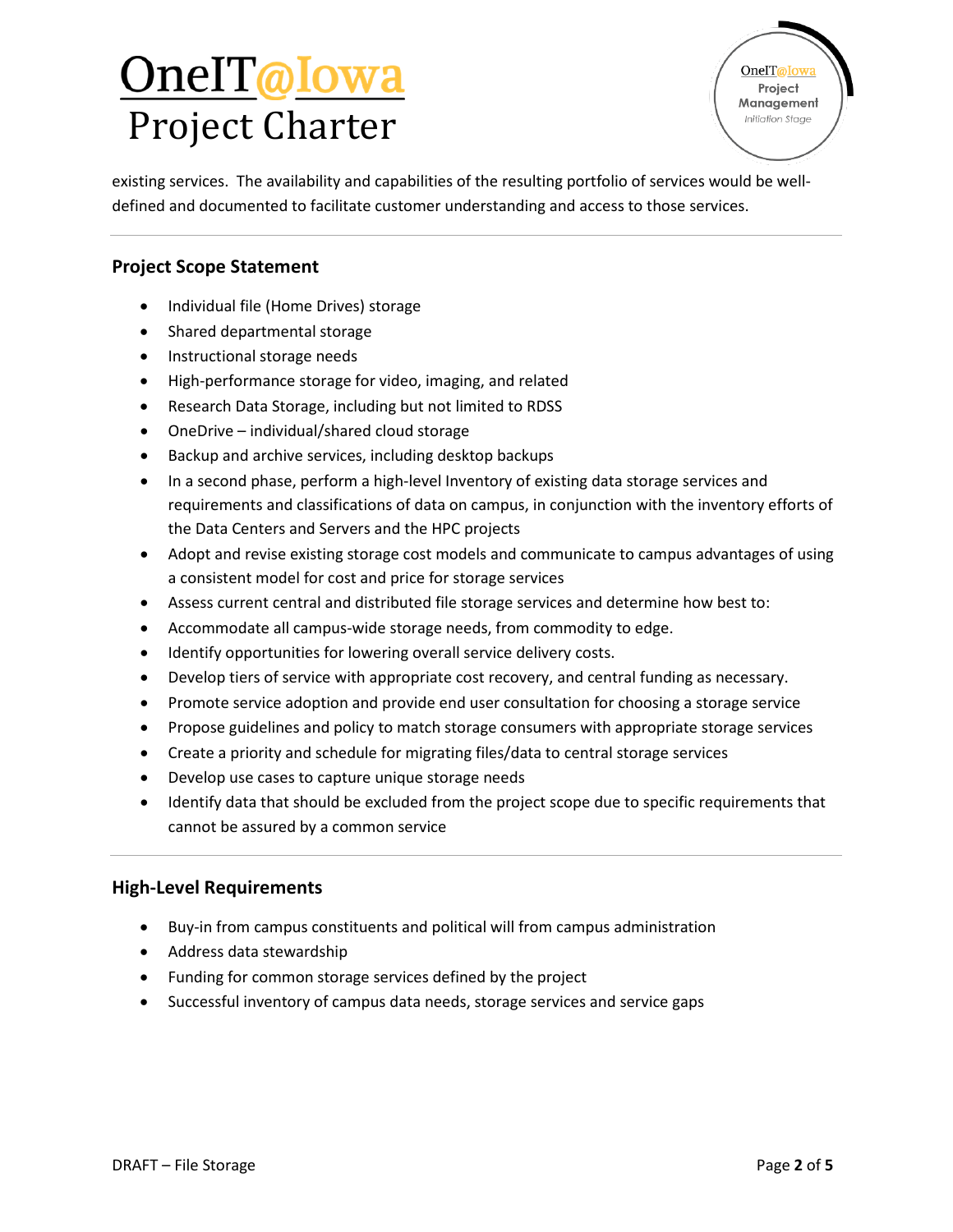# OneIT@Iowa Project Charter



### **High-Level Risks**

- No expected cost savings (operational savings will be consumed by capital expenditures or accounted for under the Data Centers and Servers project; focus will be on efficiencies and service adoption)
- Lack of buy-in and resistance to cultural change from campus constituents
- Unpredictable growth of data
- Ability to use grant funding toward storage services (including lifecycle of data) instead of toward capital assets (storage hardware)

### **Assumptions and Constraints**

- No redundant basic file services on campus (e.g. Home drives, student workspace, etc.)
- Consumers of storage services will see improvements to existing services
- Disruptions will be kept to a minimum and be well communicated to campus
- Looking for 80% solutions with a clear policy for exceptions and point solutions
- Ongoing availability of capital funds for implementation, continuous growth and support
- Successful marketing of the services to campus constituents
- Leveraging infrastructure resources expected as an outcome of the Data Centers and Servers project
- Unix UID/GID project completion
- Dependencies on critical technology infrastructure such as the campus data network, identity management, active directory, and data center consolidation will be sufficiently addressed. Some investment in infrastructure will be necessary.
- Time commitment to complete a high-level storage inventory as part of the second phase of the project

### **Project Governance**

In addition to any governance structures provided by the Steering Committee and Program Office, the following committee will be established:

A Service Definition Advisory Committee will provide input on definition of new services and revision/evaluation of existing services based on results from the inventory process and their own insights. The committee will include representatives from the following areas:

- System administrators and storage service providers
- Storage service consumers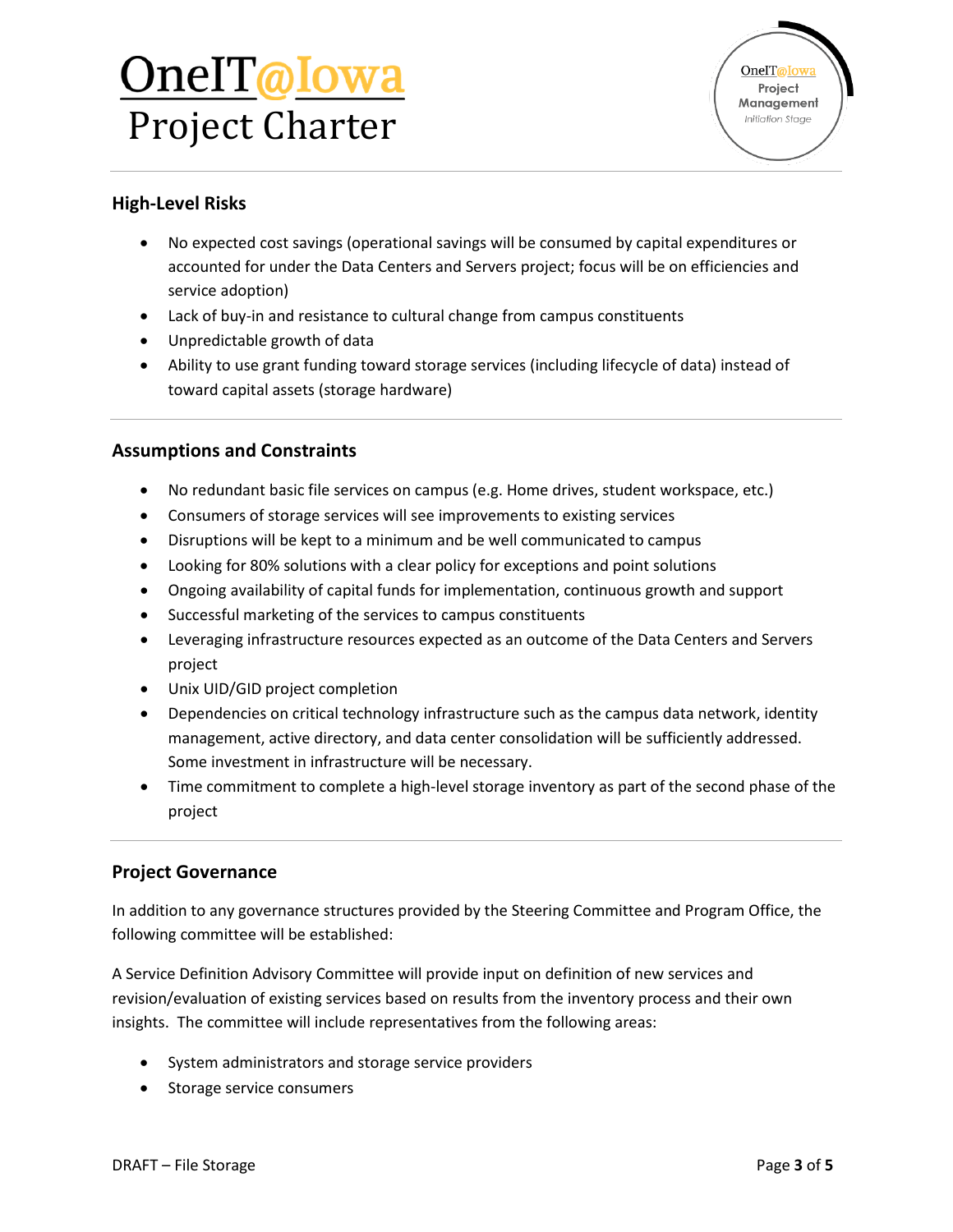# <u>OnelT@Iowa</u> Project Charter



### **Anticipated Cost Savings Categories**

While no substantial net cost savings are expected overall, there may be some per-unit savings in moving to common storage services in the categories of asset retirement, staffing and licensing. Benefits to campus are anticipated from efficiencies and shared service models.

### **Sub Projects**

Evaluate and revise existing and "in the pipe" central storage service offerings to better align them with campus storage needs. These services include:

- Departmental/Unit Shared Drives (Files@Iowa)
- Home Drives
- OneDrive for Business (Office 365)
- Low Cost File Service
- Research Data Storage Service (RDSS)
- Large Scale Storage (LSS)

Inventory (in conjunction with the Data Centers and Servers and the HPC projects) covering these areas:

- Equipment
- Services
- End-user/consumer interviews

Service-specific sub-projects to be determined based on inventory results, possibly including:

- File services
- Backups / long-term archives
- Data center storage
- High-capacity/high-performance (e.g. HPC, research, video editing)

Communications and service marketing:

- Web site update
- Uniform descriptions of services